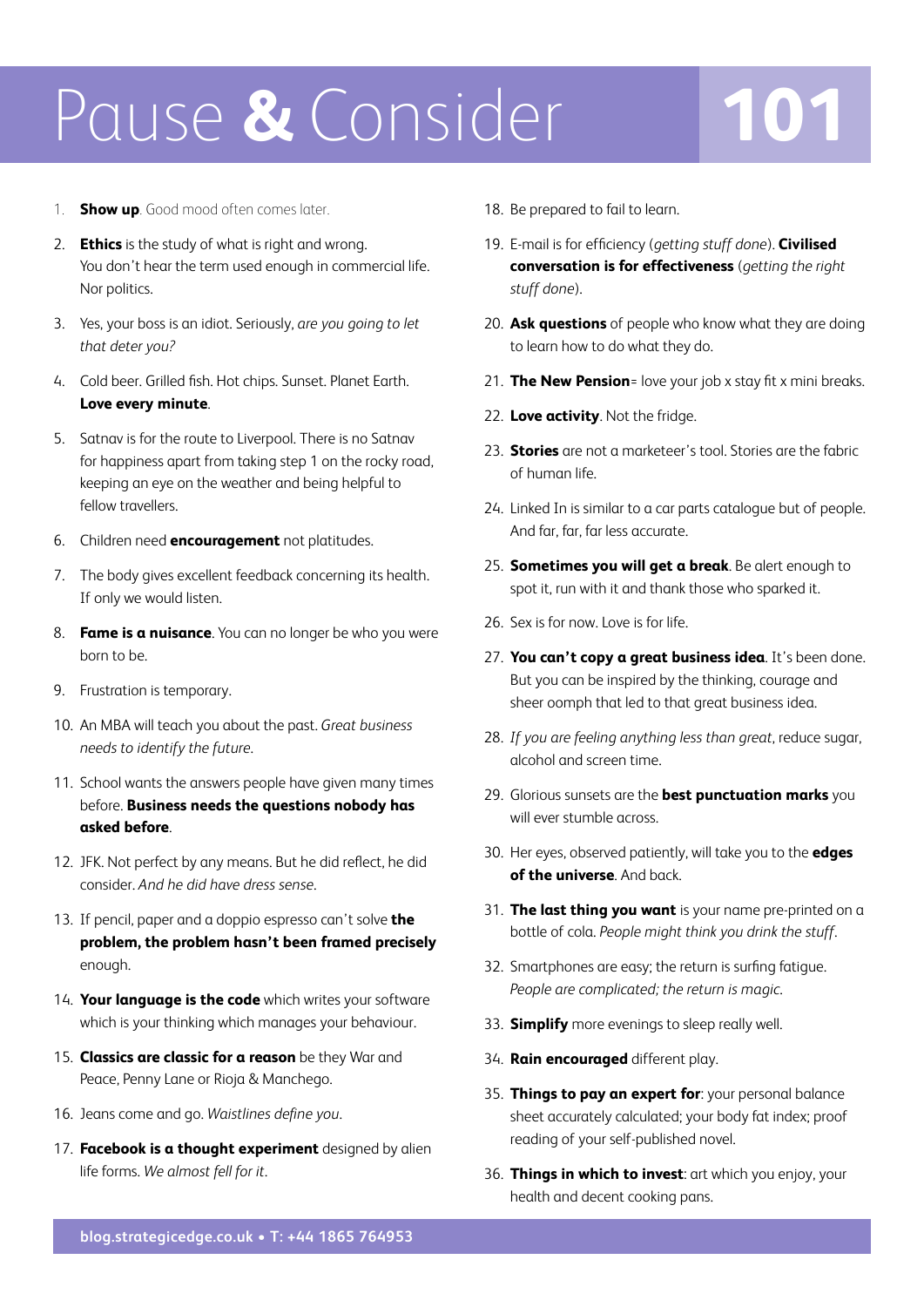## Pause **&** Consider **101**

- 37. If you can make *flossing your teeth* part of your routine **you can crack anything**.
- 38. Project Management is (1) break big stuff down (2) attach that smaller bit to a date (3) make someone responsible.
- 39. **Productivity** is not an app. It's an explicit decision.
- 40. **You don't need approval** to do your greatest work, you simply need to put aside immediate comfort.
- 41. **Increase the time you invest in yourself everyday**. Start today with a lunch-time walk for no reason at all.
- 42. **Create a real photo album of real photos** with real hand-written dates and comments. In five years from now, you'll be pleased you did.
- 43. **Children think better** when they regularly run, jump, swing and swim and fall asleep exhausted to long, deep sleep.
- 44. There are quick ways to feel good e.g. the sugar rush. *There are slower and accumulative ways to feel great e.g. becoming rock star good at something*.
- 45. Digital interrupts are just that.
- 46. **To really understand someone**, not only do you need to walk in their moccasins, you need to listen to what they are saying.
- 47. **The noticeable value** of what you are spending depreciates rapidly in order cash, cheque, debit card and credit card. Save more, spend less by using cash wherever possible.
- 48. Worrying that you are not always happy will cause you to be unhappy.
- 49. *You don't need a personal trainer to get very fit*. You need to use the car significantly less.
- 50. **A ball and a wall and a rhythm** will return stability to your life. Anytime.
- 51. **Walk on real earth**. *See the sea or mountains or desert or outback or jungle*. At last once a week to stay sane.
- 52. **Seek loads of feed-back from loads of people often**. Look for the themes. Build on the positives. Eliminate the negatives.
- 53. **Simplify your life so that you can breathe**. Finances: simplify. Stuff: simplify. Schedule: simplify. Freezer: simplify. Technology: simplify. Delete, chuck and just say no.
- 54. **Think Global**. *Eat local*.
- 55. **Get rid of the phrase** *"I don't have time"*. That's a given. Replace it with: *"what's the choice I need to make?"*.
- 56. Read [smart bloggers f](http://25blogs.matthewlang.co.uk/)or smart ideas.
- 57. **Regularly re-boot**. Ask the question: *If I were starting over*.....Age 24, 44, 84. Anytime.
- 58. **Never give up**. *Use a different map: change route, change scale, change transport*.
- 59. Find a pen you like. Find a notebook you like. **Write every damn day**.
- 60. **Look how far you have come**. Take a moment to celebrate.
- 61. Laughter doesn't just heal. It allows you to glimpse a **version of you with no cares at all**.
- 62. **Price reductions** are not business strategies. They are slippery slopes.
- 63. **Who's writing your script?** *Fire them and get someone new*.
- 64. **There are loads of ideas out there to solve any problem you have**. *You simply need to sit quietly enough to be able to tune into them*.
- 65. *Whenever you find yourself on the side of the majority, it is time to* **pause and reflect**. Mark Twain.
- 66. Walk on your own. Walk with your child, walk with your beloved. **But walk**.
- 67. Choose your coffee carefully.
- 68. **Have side projects. They may become your new life**.
- 69. **Observe like Leonardo da Vinci**. *And then write about it*.